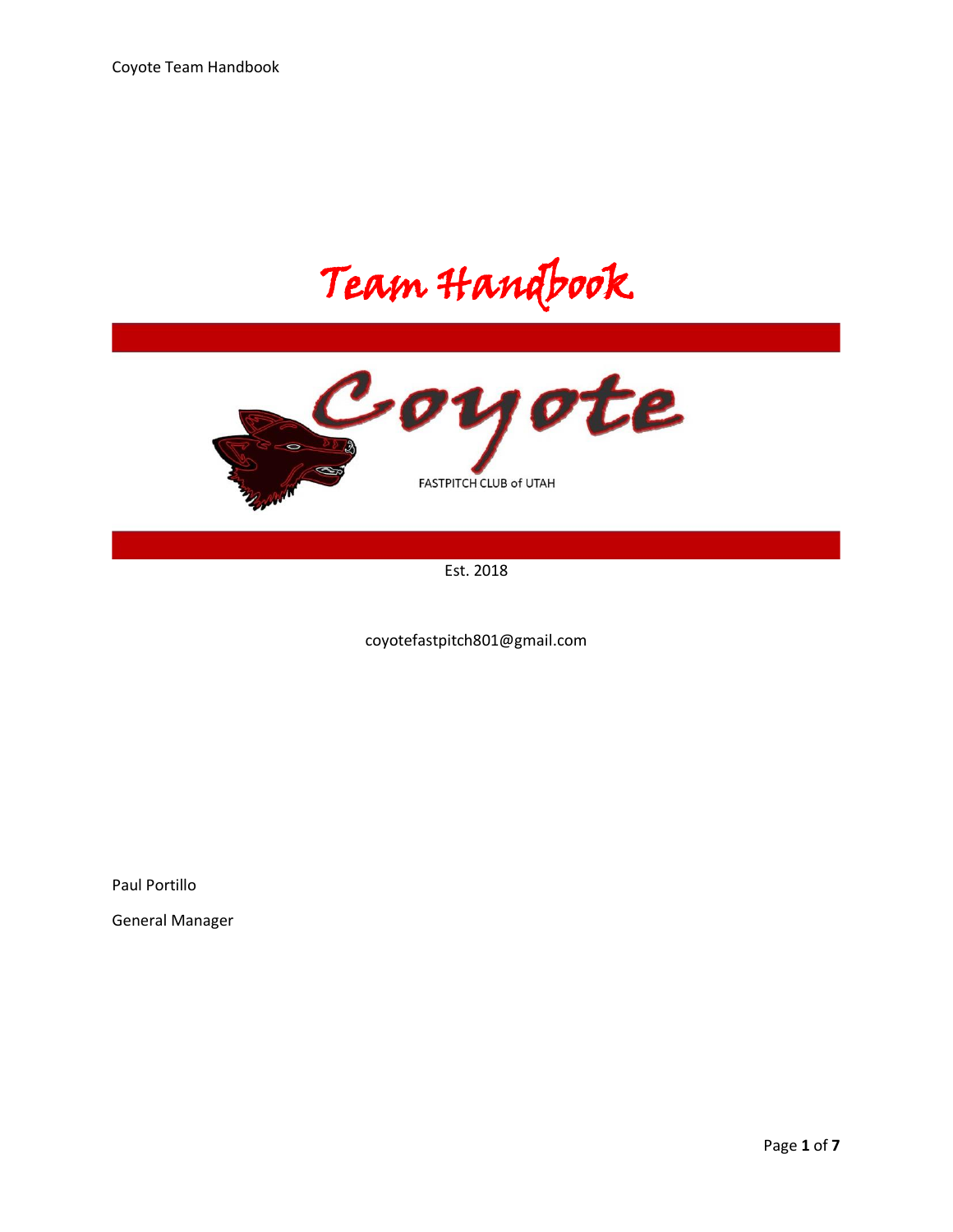#### Contents

### <span id="page-1-0"></span>Introduction

The Coyote Fastpitch Club of Utah (Coyotes) is a social recreation club<sup>1</sup> and amateur athletic organization with the focus of educating youth on the game of fastpitch softball<sup>2</sup>. This team handbook establishes the foundation for the team so we as parents, players and coaches keep our goals in focus to ensure a successful and fun season(s). The Coyotes is a "player owned" entity led by the General Manager and its Coaches. Like a public company the General Manger is the Chief Executive Officer but each coach, parent and player are members of The Board (a.k.a The Pack) and have ownership in the success and failure of the Coyotes.

# <span id="page-1-1"></span>Mission Statement

To use the game of softball to teach confidence, selflessness, and how to have fun.

<sup>1</sup> https://www.irs.gov/charities-non-profits/other-non-profits/social-clubs

<sup>2</sup> https://www.irs.gov/pub/irs-tege/eotopice87.pdf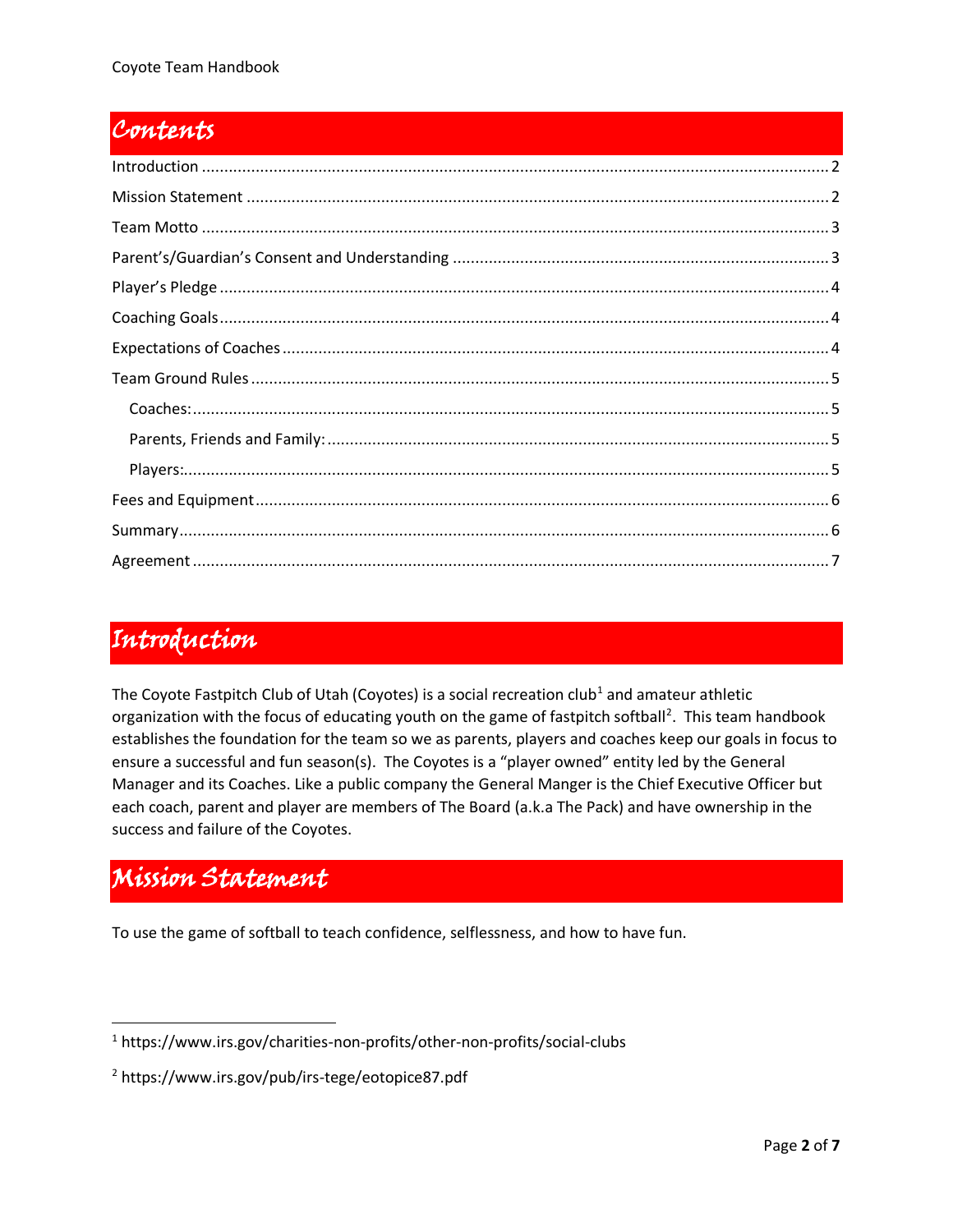#### <span id="page-2-0"></span>Team Motto

To support our teammates in success and failure as we thrive to become better women, daughters, sisters and softball players.

# <span id="page-2-1"></span>Parent's/Guardian's Consent and Understanding

As a parent or guardian, I give my full consent and approval for my child to participate as a member of the Coyote softball team. I understand that there are certain risks of damages and injuries, including death, inherent in the practice and play of softball, as well as in traveling in other related activities incidental to my child's participation, and I am willing to assume these risks on behalf of my child. These risks include, but are not limited to, those hazards associated with weather conditions, travel, playing conditions, equipment and other participants.

I as the parent/guardian understand that running into a softball base is dangerous to my child and other players and may result in serious injury or death. I understand that the very nature of the game of softball is hazardous and risky, including, but not limited to, the acts of pitching the ball, having the ball hit back at the pitcher, fielding the ball, swinging the bat, running, jumping, stretching, sliding, diving and collisions with other players, volunteers and stationary objects, all of which can cause serious injury or death to my child and to other participants.

Further, I agree that in consideration for the right to allow my child to participate as a member of the Coyote and in consideration for permission to play on the fields arranged for by the team:

1. On behalf of my child and myself, I do voluntarily elect to accept and solely assume all risks of injury incurred or suffered by my child (a) while practicing or playing as a member of the team so designated, (b) while serving in a non-playing capacity as a team member or observer during practice or play by other teams or by other players on my child's team, and (c) while on or upon the premises of any and all of the fields arranged for practice or play.

2. In addition to giving my full consent for my child's participation, I do hereby waive, release, discharge and agree not to sue the team, the owner or operator of any field, or any person or entity connected with the team, damages, costs including attorney's fees, or cause of action which I or my child have or may have in the future as a result of damages, injuries, including death, sustained or incurred by my child from whatever cause including, but not limited to, the negligence, breach of contract or wrongful conduct of the parties hereby released.

I hereby certify that my child is fully capable of participating in the sport of softball and that my child is healthy and has no physical or mental disabilities or infirmities that would restrict full participation in these activities, except as made known to coaches and officials of the team.

I further agree on behalf of myself and my child listed below, that I shall hold harmless and fully indemnify the parties hereby released from any and all claims, damages, costs including attorney fees, and causes of action which may arise from any cause of action made by me or by, through or on behalf of my child, even if the damages, injuries or death are caused in whole or in part by any of the persons or entities herby released.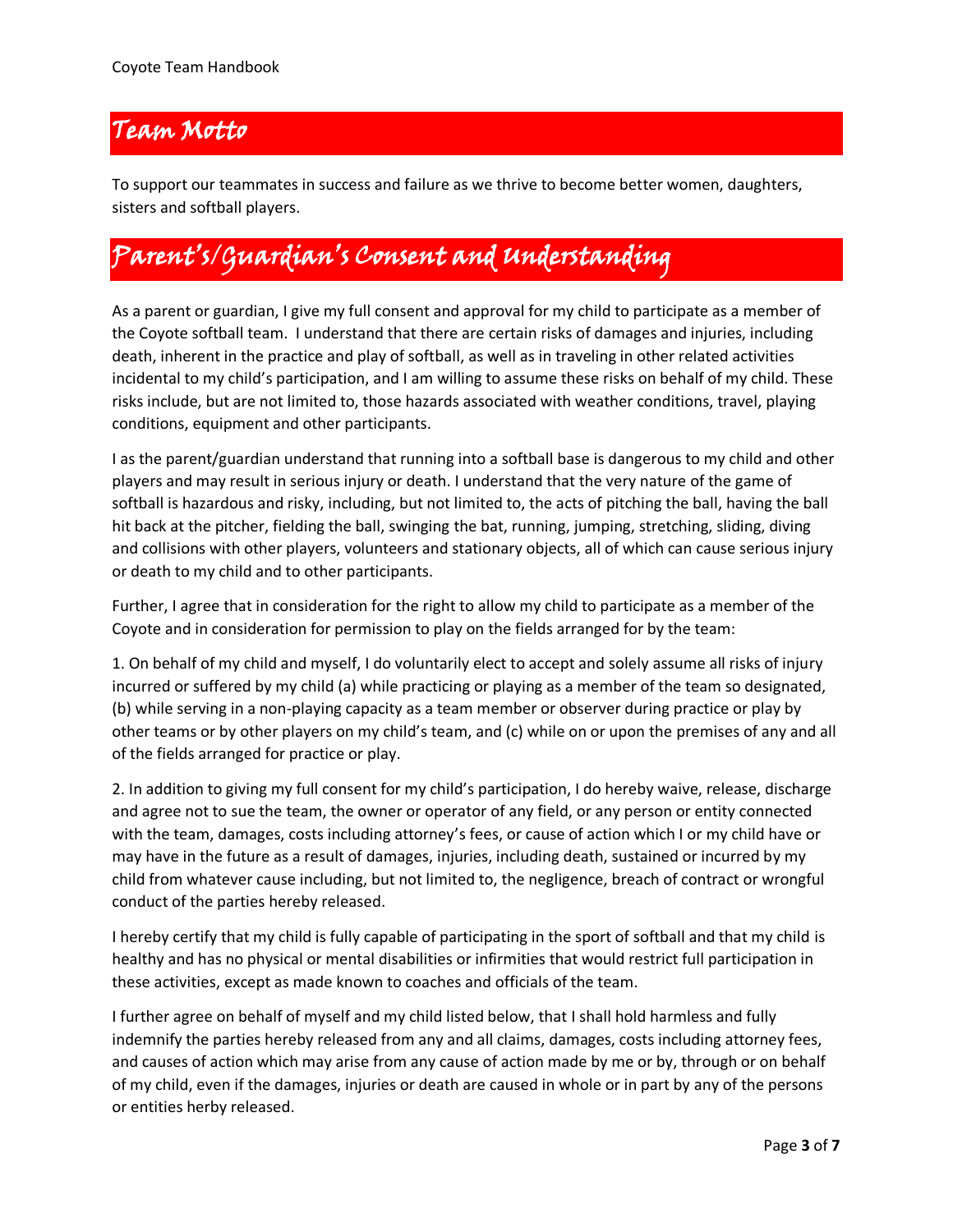# <span id="page-3-0"></span>Player's Pledge

As a Coyote team member, I agree to thrive to be the best teammate and softball player that I can become. I will cheer when we are successful and I will be supportive when we are failing. I understand that as a unified team we will win as a team and lose as a team. In either case, I will always support my teammates, listen to my coaches, never give up, and above all have fun every time I take the field.

# <span id="page-3-1"></span>Coaching Goals

- To provide a balanced mix of practice and game play to ensure players are ready to compete at the next level.
- **To provide numerous play opportunities to improve each player's ability.**
- **To properly equip the team and secure fields and/or facilities to develop each player's skill set.**
- To teach each player softball skills and in-game knowledge that will be necessary to compete at a higher level.
- To allow players to experience valuable life lessons such as being part of a team, how to act as a humble winner and a gracious loser, and how to learn from success and failure.
- To create a family environment that fosters valuable friendships and lifelong memories for the players, coaching staff, and all of the family members involved.
- **To build a well-rounded athlete through sports education, reinforcing good sportsmanship, and** teaching the players how to conduct themselves in a respectful manner.
- To help every single player reach their fullest potential and reach their personal goals.
- **To teach each player to have fun and never give up until the last out is made.**

# <span id="page-3-2"></span>Expectations of Coaches

- The Coyote Coaching Staff will thrive to ensure the Coyote players and its softball family (parents, siblings, etc.…) have a positive experience through the game of softball.
- Will keep in mind the best interest of the players and the team, which may differ from those of the parent(s).
- $\bullet$  The coaches will determine play time and positions for each player to maximize their potential and help to ensure a successful outcome. There is no guarantee to the amount of innings or positions that a player will play. As such, we as coaches will teach each player the skills needed to be successful, but each player must thrive to prove their want to play and desire to become a better player.
- We as coaches have no favorites but will look at each player's ability, attitude and desire. We will help that player to achieve her next level of performance.
- We will do what we can to keep costs at a minimum while ensuring the team has the equipment and uniforms needed to play and practice at their best.
- We as coaches will keep parents informed to the best of our ability on team news, financials, and player progress.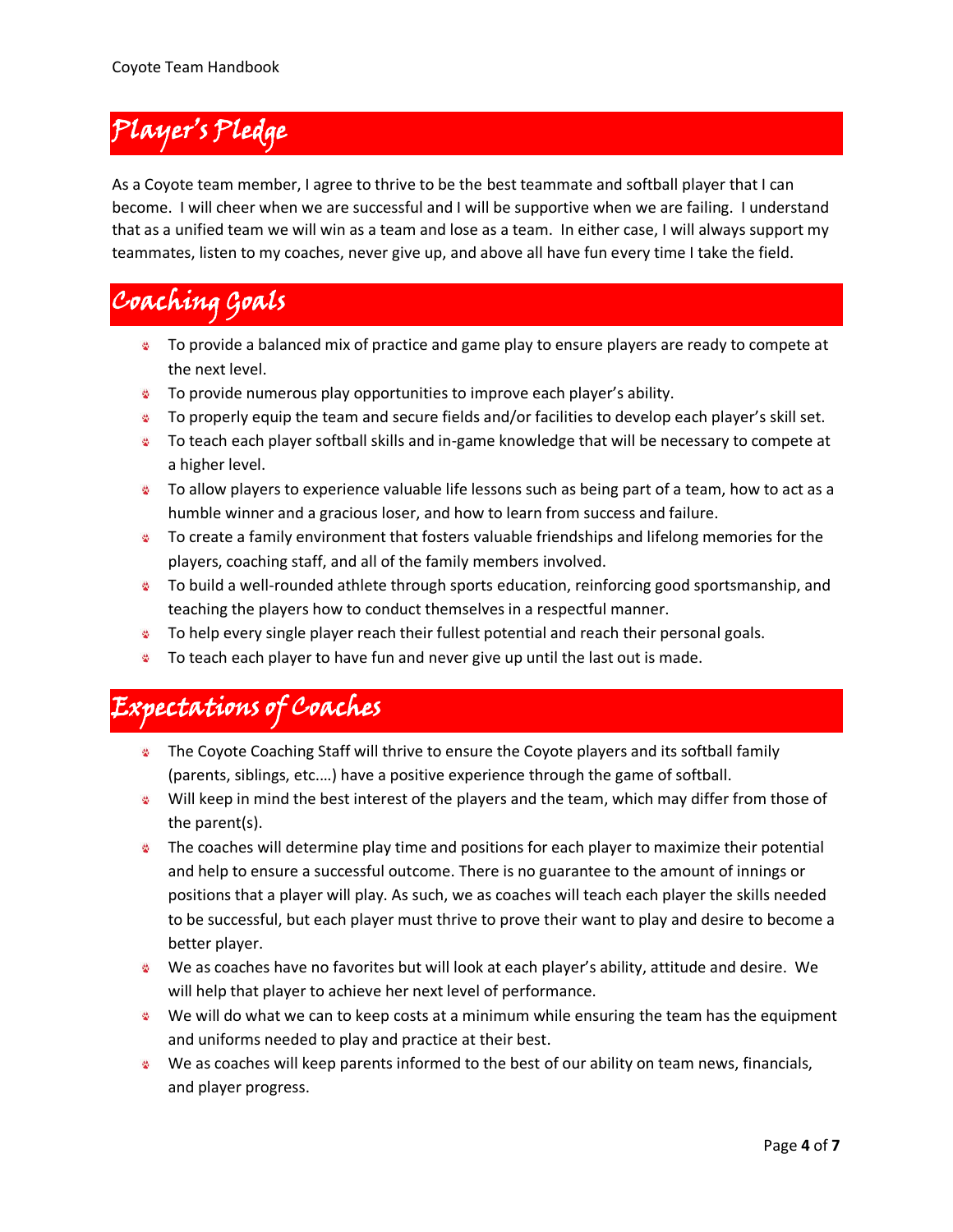$\bullet$  The GroupMe application will be the primary communication method

## <span id="page-4-0"></span>Team Ground Rules

#### <span id="page-4-1"></span>Coaches:

- Will never put a player in a position that will cause her harm.
- Will never conduct themselves in a manner that disrespects the team.
- Will never conduct themselves in a manner that hurts the players enjoyment of the game.
- Will always thrive to grow the team and each player.
- Will ensure financial stability of the team, ensure each parent knows how their team dues are spent, and will not put the team in financial hardship.
- Will never criticize a player publicly during a game (e.g. singling out a specific player by yelling at them from the dugout in a negative way)

### <span id="page-4-2"></span>Parents, Friends and Family:

- Will never ask about playing time during or directly after a game. If you desire to discuss your player's playtime please address the coaching staff via email, not at the field during games and practices
- Will remember this is not a recreational program and there is no guarantee as to minimum playing time requirement
- Will never coach during a game, but will only cheer on the team.
- Will never conduct themselves in a manner that disrespects the team.
- Will remember this is about their players progression and not about my expectations
- Will make sure my player gets to practices and games on time.
- I understand the coaches support playing multiple sports, but during the Spring Season each parent and player needs to be fully committed to the team. When a conflict arises, parents will do everything in their power to make sure that their daughter is at the practices and games.
- Will never interrupt their player during the game (unless it is an emergency) to include but not limited to coming over to the dugout, screaming out to the field, correcting players on their performance, or congregating around the dugout at any time during a game.
- Will provide their child with drinks and whatever else they may need before each game.
- Will always respect the umpires and the opposing team.
- Will ensure payment of team dues are current.
- **Help the team raise funds through fundraisers and seeking out sponsorships.**

#### <span id="page-4-3"></span>Players:

- Will never conduct themselves in a manner that disrespects the team.
- Will sit with their teammates, to promote team unity, at all times during a game (e.g. in the dugout) and between double headers.
- Will at no time shall sit in the bleachers with their family members during a game.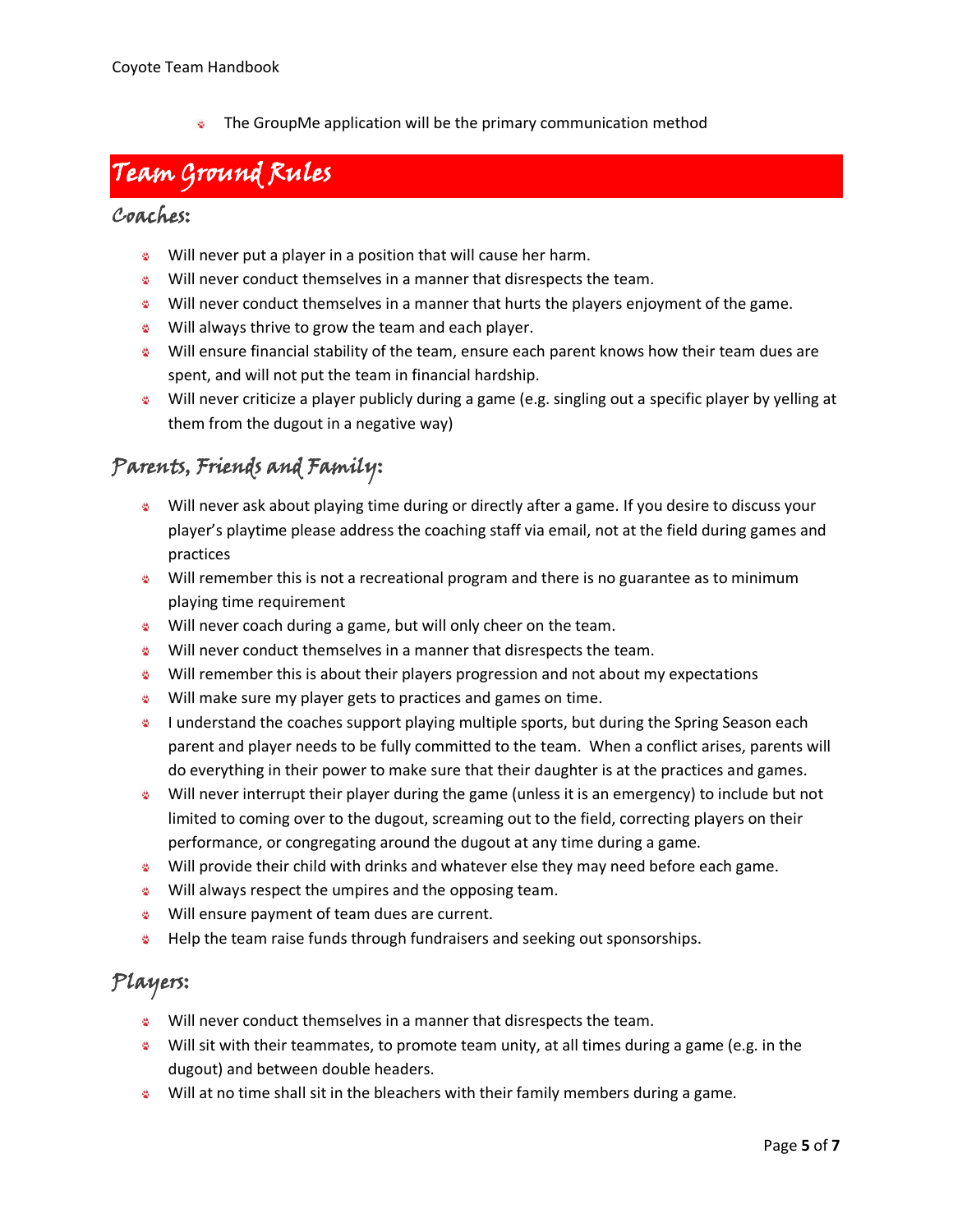- Will be in full uniform before each game and wear their uniform with pride and respect (e.g. jerseys will be tucked in)
- Will always respect the umpires and the opposing team.
- Will always respect their teammates and will only provide words of encouragement and constructive feedback.
- Will respect and take care of their equipment (i.e. not throw equipment).
- Will not act in a petulant manner, but stay composed (i.e. sportsmanship) after disappointing actions.
- Will show up at least 45 minutes before each game.

## <span id="page-5-0"></span>Fees and Equipment

- Fees for league play and tournaments are payed for by the team. Individual uniform fees will be collected in full prior to ordering of any uniform item(s).
- **Players that leave the team under their own accord or removed from the team for detrimental** conduct will not be refunded any fees already paid.
- Each player will provide their own glove, bat, catcher gear, etc. (players can share equipment at each player's discretion). Bats must be USA/ASA and USSSA approved.
- **Fees for equipment necessary to team training will be divided up amongst the players. This can** include but not limited to balls, hitting nets, temporary bases, training aids, etc.

#### <span id="page-5-1"></span>Summary

We look forward to this upcoming season. We have a great group of players and feel confident the Coyote Family, aka "The Pack", will achieve great success, build strong friendships and create great memories that will last a lifetime.